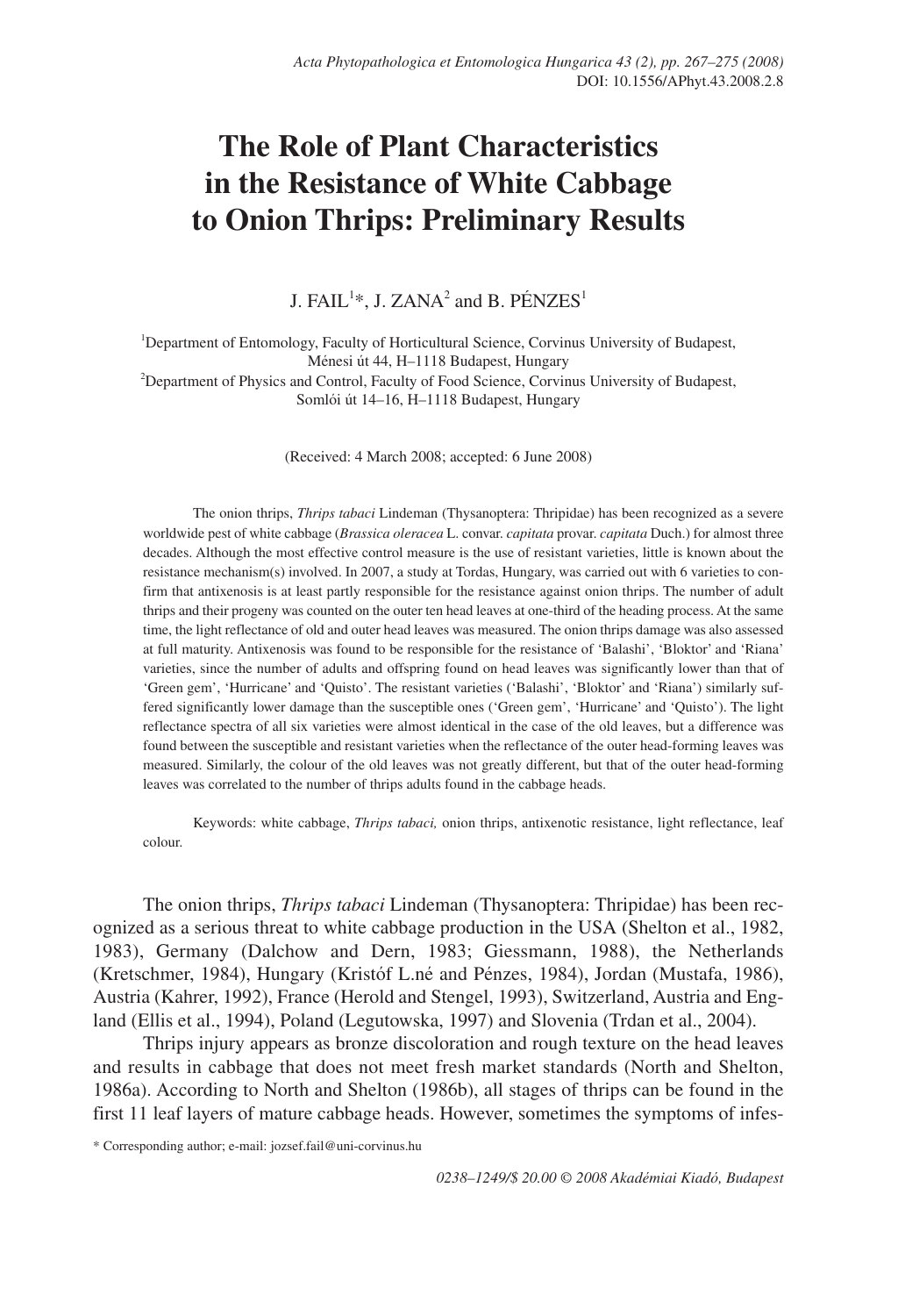tation occur down to the 38th leaf of the head (Legutowska, 1997). After head formation has started, onion thrips may colonize the cabbage plant in mass from other hosts, including different cereal crops, alfalfa, red clover (Shelton and North, 1986), and amongst many others also from all kinds of onion. The possible role of cereals as a reservoir for the onion thrips is questioned by Kahrer (1994), who found no evidence of early development on cereal crops prior to mass invasion of cabbage.

The use of insecticides usually results in poor control of onion thrips on cabbage (Andaloro et al., 1983), and the release of predatory mites on cabbage fields does not give adequate control either (Hoy and Glenister, 1991). Based on extensive research, Stoner and Shelton (1988a) stated that the timing of planting is a possible means of protection, as it can reduce thrips damage but the primary control of thrips damaging cabbage should be the selection of tolerant varieties (Shelton et al., 1998). Field trials have been carried out in order to assess the resistance of several cabbage varieties against onion thrips. The screening method has been based on either the extent of the injury observed on leaves (Kristóf L.né et al., 1988; Pénzes and Szani, 1990, 1992a, b; Pénzes et al., 1996, 1998, 2000), or on both the extent of the injury and the number of thrips collected (Shelton et al., 1983, 1988; Stoner and Shelton, 1988b).

Very few studies have been carried out with cabbage varieties in order to identify the patterns of resistance against onion thrips. Since Painter (1941), three mechanisms of resistance have been defined: nonpreference, antibiosis and tolerance. Later on, antixenosis was proposed to be used instead of the former term, nonpreference (Kogan and Ortman, 1978).

Up to now, the only trial on antixenotic resistance of cabbage varieties against onion thrips under field conditions as well as in the laboratory was carried out by Stoner and Shelton (1988c). Although in the leaf disk array onion thrips showed no preference for any of the varieties, in the field tests the number of thrips collected from head leaves and that from frame leaves were significantly different. No plant characteristics were identified as responsible for the resistance. In a later study moderate negative correlation was found between the epicuticular wax content of cabbage head leaves and the damage onion thrips caused (Trdan et al., 2004). Thrips susceptibility of cabbage cultivars seems to be negatively correlated with head firmness as well (Trdan et al., 2005).

Our primary goal in this study was to confirm that antixenosis does play a role in the resistance of white cabbage to onion thrips and to assess the effect of cabbage leaf colour on host acceptance of onion thrips.

### **Materials and Methods**

The experiments were carried out at the Tordas Station of the Central Agricultural Office in 2007, Tordas, Hungary. Greenhouse-grown seedlings of 6 varieties ('Balashi', 'Bloktor', 'Green gem', 'Hurricane', 'Quisto' and 'Riana') were transplanted outdoors on the 18th of April 2007 in order to assure high onion thrips damage pressure during head formation. Plots were composed of 7 rows of 13 plants, spaced 0.6 by 0.6 m apart. These plots were replicated four times in a randomised block design with an alleyway of 3 m separat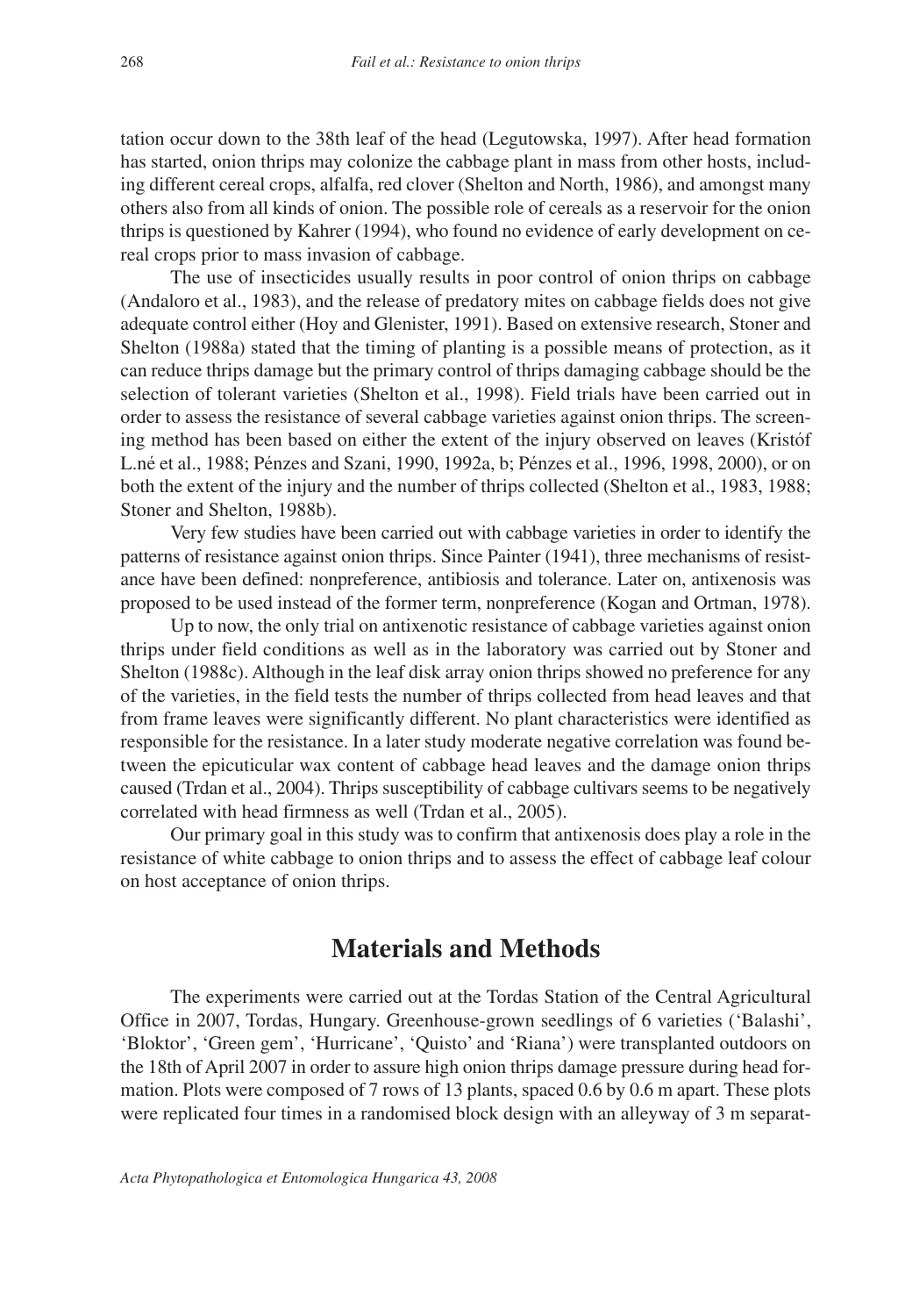ing replicates. Standard herbicide, fertilization and irrigation practices were employed. Plants were treated with pesticides against pests and diseases. Head formation started in the second half of May *(Table 1)*.

#### *Antixenotic evaluation*

Three to five weeks after cupping had started *(Table 1)* in the small cabbage heads the number of adult thrips was counted. For every cabbage variety twelve heads from each block were transported to the laboratory (dates are given in *Table 1* under the 'Antixenotic evaluation' column) and kept in plastic bags at room temperature until the antixenotic evaluation was completed. The first ten outer head leaves were removed one after the other and the number of adult thrips on both sides was counted under a stereomicroscope. The combined number of adult thrips on all ten leaves was used in statistical analysis describing the number of adults in a given cabbage head. Varieties were compared pairwise by the Games-Howell test.

At the same time, three heads from each block were also transported to the laboratory for counting thrips eggs and emergence holes. The assessment and statistical analysis was carried out as described above for adult counting but the cabbage leaves were illuminated from underneath in order to make inserted eggs and emergence holes visible under a stereomicroscope.

In parallel with the thrips counting, the light reflectance of old cabbage leaves and the outer head-forming leaves was measured using a Hunterlab Ultrascan 8009 spectrocolorimeter. The instrument was set in reflectance mode as described here: large area of view – round opening with a diameter of 32.4 mm; mounted without UV light source, total reflectance, specular included (mirroring effect); calibrated using the standard method: light trap, white and grey officially calibrated standards. Three old and three outer head-forming cabbage leaves from each block were transported to the laboratory and their light reflectance was measured within hours. Four measurements were performed at different spots

| Variety     | Cupping starts |        | Antixenotic evaluation |             | Damage assessment |             |
|-------------|----------------|--------|------------------------|-------------|-------------------|-------------|
|             | date           | d.a.t. | date                   | $d.a.c.$ ** | date              | $d.a.c.$ ** |
| 'Balashi'   | 18th of May    | 31     | 18th of June           | 31          | 9th of July       | 52          |
| 'Bloktor'   | 29th of May    | 42     | 2nd of July            | 34          | 4th of September  | 98          |
| 'Green gem' | 17th of May    | 30     | 6th of June            | 20          | 9th of July       | 53          |
| 'Hurricane' | 24th of May    | 37     | 26th of June           | 33          | 6th of August     | 74          |
| 'Ouisto'    | 18th of May    | 31     | 14th of June           | 27          | 10th of July      | 53          |
| 'Riana'     | 18th of May    | 31     | 20th of June           | 33          | 10th of July      | 53          |

#### **Table 1**

Start of head formation and timetable of evaluations

\*: d.a.t. = days after transplantation, \*\*: d.a.c. = days after cupping started

*Acta Phytopathologica et Entomologica Hungarica 43, 2008*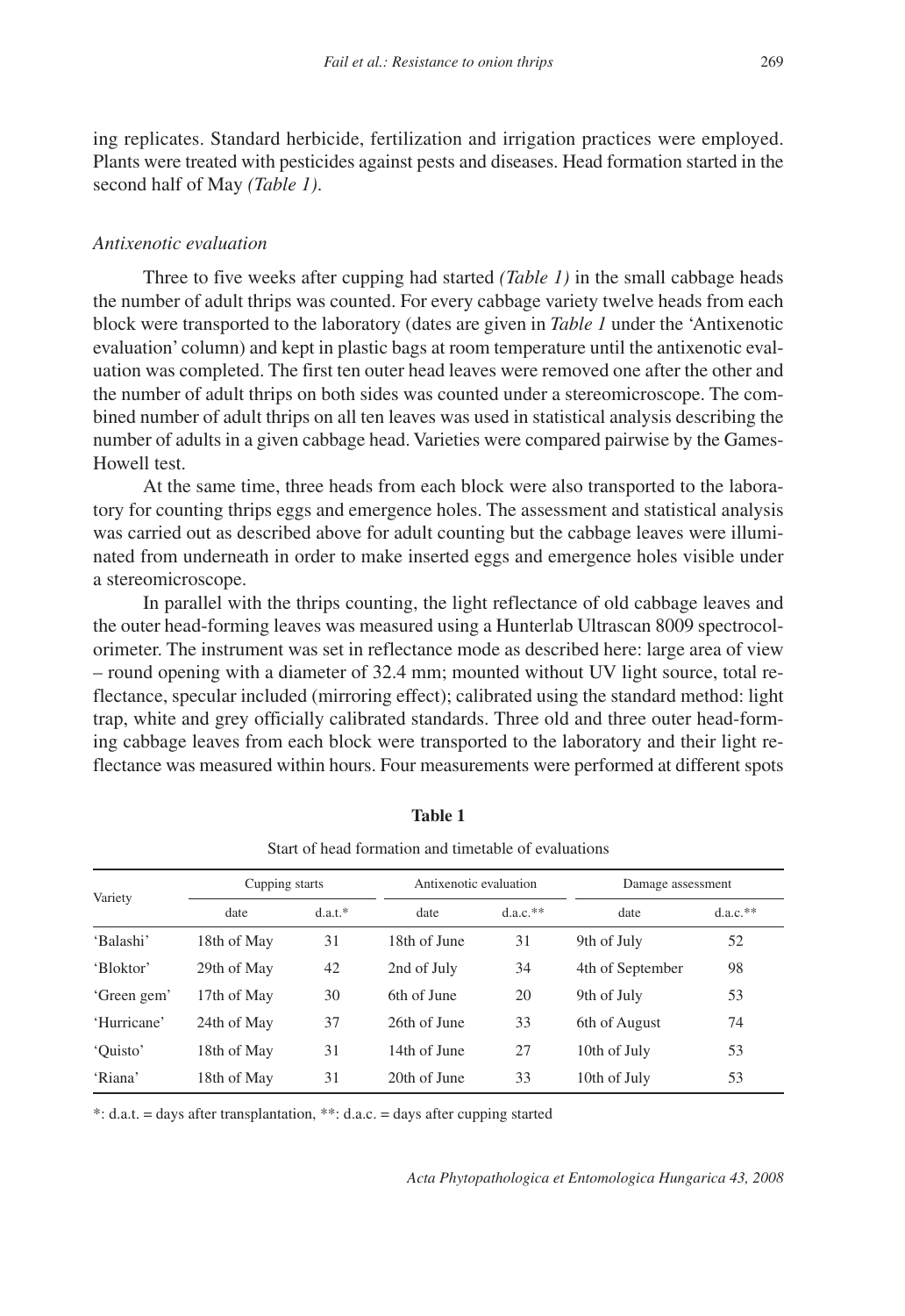of a single leaf from old leaves on the upper side, whereas from outer head-forming leaves these measurements were made on the underside (which is actually seen from above due to the morphology of the cabbage head). Light reflectance spectra were measured from 380 nm to 750 nm at 10 nm intervals and colorimetric data were calculated by the original software belonging to the instrument in CIE 1931 XYZ system and in the CIE 1976 L\*a\*b\* system, computed according to the two degrees standard observer and the C standard illuminant (correlated colour temperature of 6774 K). Statistical analysis was performed on CIE 1976 a\* and b\* values and varieties were compared pairwise by the Tukey-Kramer test.

#### *Damage assessment*

Onion thrips damage assessment was carried out at harvest maturity of the varieties (exact dates are given in *Table 1* under the 'Damage assessment' column). Twelve heads were taken from each block. For the assessment of thrips damage (the result of spontaneous thrips infestation) an evaluation method was developed (Fail, 2006). Cabbage head leaves are evaluated and peeled off the head one after the other until four consecutive leaves show no damage. For every examined head-forming leaf the extent of damage is noted (only on the underside of the leaves) in the form of the proportion of damaged surface to the entire surface of the leaf: from 0 to 1 with an accuracy of 0.1. Varietal resistance is represented by the sum of these values expressing the damage observed in the whole head. A given figure expresses the size of the total damaged leaf surface in the entire cabbage head in proportion to the size of the underside of the first head-forming leaf. Statistical analysis was performed on these figures, and varieties were compared pairwise by the Games-Howell test.

## **Results**

#### *Antixenotic evaluation*

Significant differences were found between the varieties in the number of adult thrips counted in cabbage heads *(Table 2)*. There was a strong positive correlation between the number of adult thrips and the damage ratings (Pearson's  $r = 0.64$ , significance:  $p < 0.001$ ).

Significant differences in the combined number of eggs and emergence holes between the varieties were found *(Table 3)*. Both larval and pupal stages of thrips were found on the leaves, but newly emerged adults were lacking. The combined figure for moving immature stages was roughly equal to the number of emergence holes in a given cabbage head. A strong positive correlation between the number of thrips offspring and the damage ratings (Pearson's  $r = 0.533$ , significance:  $p < 0.001$ ) was found.

Significant differences in the CIE 1976 a\* and b\* values between the varieties *(Table 4)* were found. In the case of the old leaves, no correlation was found between these variables and the number of adult thrips in the cabbage heads. Basically, the variety 'Bloktor' was different from the other varieties. But in the case of the outer head leaves moderate cor-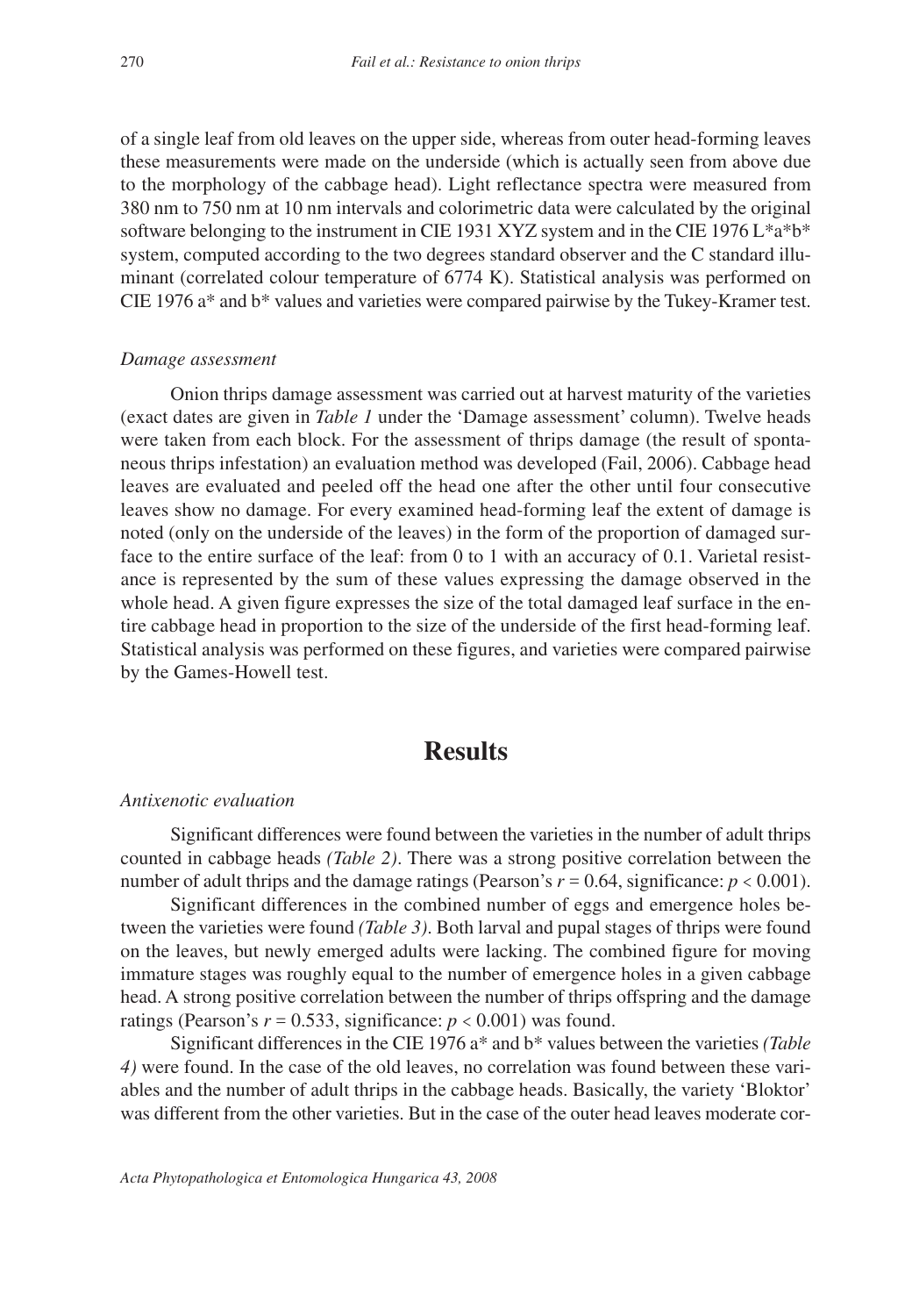#### Number of adult thrips in white cabbage heads Variety Date Date Mean Significance\* 95% Confidence interval Lower bound Upper bound 'Hurricane' 26th of June 20.6 a 17.8 23.4 'Quisto' 14th of June 7.8 b 6.5 9.2 'Green gem' 6th of June 7.8 b 6.6 9.0 'Bloktor' 2nd of July 3.9 c 3.1 4.8 'Riana' 20th of June 0.8 d 0.5 1.1 'Balashi' 18th of June 0.5 d 0.3 0.7

\*: means with different letters are significantly different from each other by the Games–Howell test, *p* < 0.0001

#### **Table 3**

Number of thrips offspring (eggs + emergence holes) in white cabbage heads

| Variety     | Date          | Mean  |               | 95% Confidence interval |             |  |
|-------------|---------------|-------|---------------|-------------------------|-------------|--|
|             | of assessment |       | Significance* | Lower bound             | Upper bound |  |
| 'Hurricane' | 26th of June  | 495.9 | a             | 343.55                  | 648.29      |  |
| 'Ouisto'    | 14th of June  | 72.5  | b             | 35.77                   | 109.23      |  |
| 'Green gem' | 6th of June   | 11.3  | $\mathbf{c}$  | 5.58                    | 17.08       |  |
| 'Bloktor'   | 2nd of July   | 12.0  | cd            | 3.83                    | 20.17       |  |
| 'Riana'     | 20th of June  | 0.5   | d             | 0.00                    | 1.01        |  |
| 'Balashi'   | 18th of June  | 0.3   | d             | 0.00                    | 0.74        |  |

\*: means with different letters are significantly different from each other by the Games–Howell test,  $p < 0.05$ 

#### **Table 4**

Colorimetric characteristics of cabbage leaves

| Variety     | Date<br>of measurement | Old leaves           |        |                                 |          | Outer head-forming leaves |              |                     |              |
|-------------|------------------------|----------------------|--------|---------------------------------|----------|---------------------------|--------------|---------------------|--------------|
|             |                        | CIE 1976 $a^*$ value |        | CIE 1976 $h$ <sup>*</sup> value |          | CIE 1976 $a^*$ value      |              | $CIE$ 1976 b* value |              |
|             |                        | Mean                 | Sign.* | Mean                            | $Sign.*$ | Mean                      | Sign.*       | Mean                | Sign.*       |
| 'Hurricane' | 26th of June           | $-7.2$               | bc     | 7.8                             | a        | $-13.2$                   | bc           | 22.7                | a            |
| 'Ouisto'    | 14th of June           | $-7.3$               | bc     | 7.7                             | a        | $-13.3$                   | $\mathbf{c}$ | 22.6                | a            |
| 'Green gem' | 6th of June            | $-7.2$               | b      | 7.5                             | a        | $-12.8$                   | $\mathbf b$  | 21.4                | a            |
| 'Bloktor'   | 2nd of July            | $-6.4$               | a      | 5.0                             | h        | $-11.1$                   | a            | 16.0                | b            |
| 'Balashi'   | 18th of June           | $-7.6$               | bc     | 7.7                             | a        | $-11.5$                   | a            | 14.9                | bc           |
| 'Riana'     | 20th of June           | $-7.6$               | c      | 8.3                             | a        | $-11.1$                   | a            | 13.9                | $\mathbf{c}$ |

\*: means with different letters are significantly different from each other by the Tukey–Kramer test,  $p < 0.01$ 

*Acta Phytopathologica et Entomologica Hungarica 43, 2008*

#### **Table 2**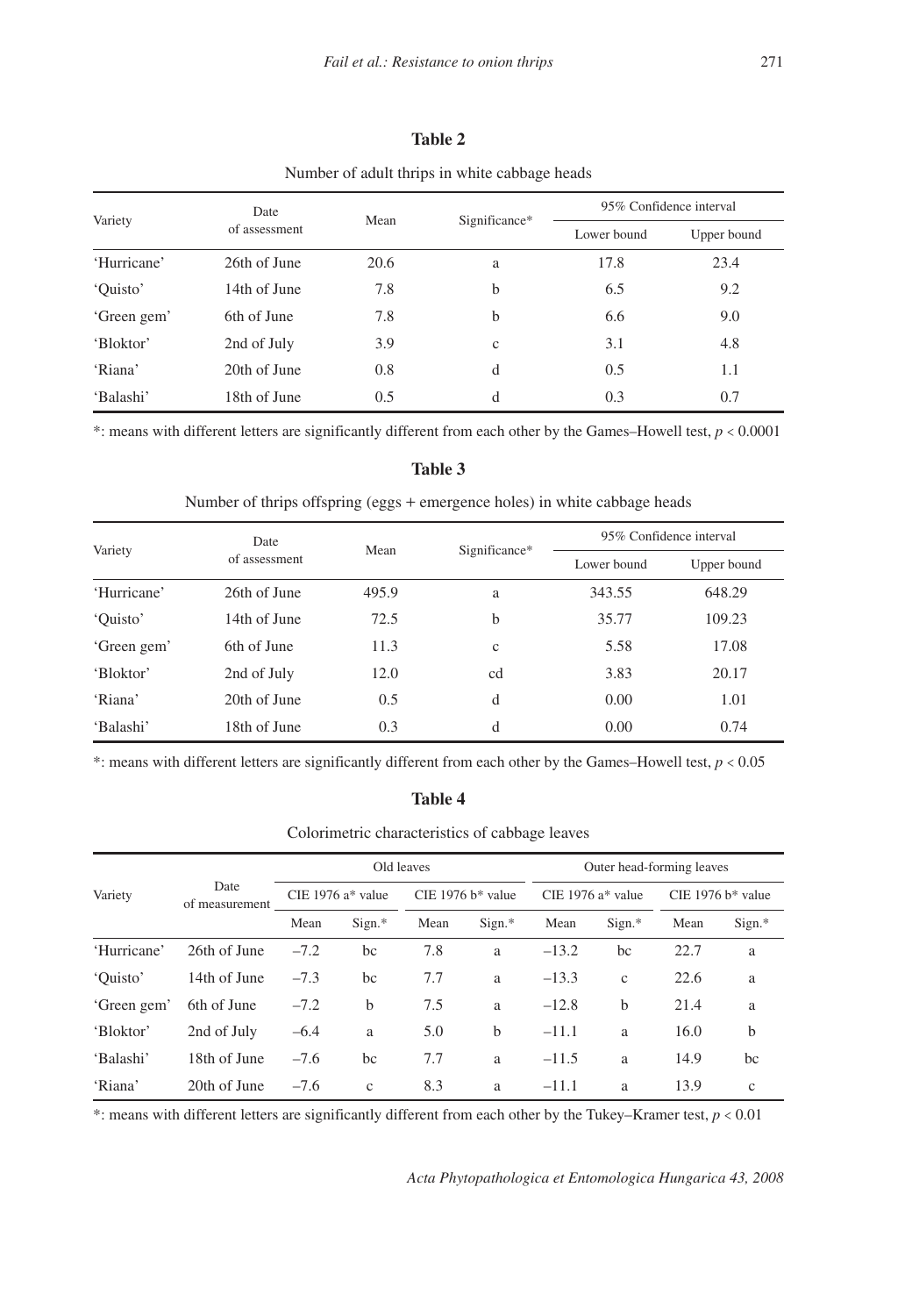relation was found between the colorimetric values and the number of adult thrips in the cabbage heads (CIE 1976 a\*: Pearson's *r* = –0.477 significance: *p* < 0.001, CIE 1976 b\*: Pearson's  $r = 0.519$ , significance:  $p < 0.001$ ). The colour of head leaves of susceptible varieties was yellowish whereas that of the resistant ones was yellowish green.

#### *Damage assessment*

Significant differences in thrips damage between the varieties were found *(Table 5)*. Resistance of a variety is proven by these damage ratings. Varieties with the highest figures are considered susceptible ('Green gem', 'Hurricane' and 'Quisto') and those with lower ones are referred to as resistant ('Balashi' and 'Riana') or moderately resistant ('Bloktor').

| Thrips damage ratings in white cabbage heads |                  |      |               |                         |             |  |
|----------------------------------------------|------------------|------|---------------|-------------------------|-------------|--|
| Variety                                      | Date             | Mean | Significance* | 95% Confidence interval |             |  |
|                                              | of assessment    |      |               | Lower bound             | Upper bound |  |
| 'Hurricane'                                  | 6th of August    | 5.4  | a             | 4.99                    | 5.77        |  |
| 'Green gem'                                  | 9th of July      | 4.9  | a             | 4.49                    | 5.27        |  |
| 'Ouisto'                                     | 10th of July     | 3.1  | b             | 2.77                    | 3.40        |  |
| 'Bloktor'                                    | 4th of September | 1.8  | $\mathbf c$   | 1.56                    | 1.94        |  |
| 'Riana'                                      | 10th of July     | 0.2  | d             | 0.14                    | 0.19        |  |
| 'Balashi'                                    | 9th of July      | 0.1  | e             | 0.06                    | 0.11        |  |

**Table 5**

\*: means with different letters are significantly different from each other by the Games–Howell test, *p* < 0,001

# **Discussion**

The use of a continuous ratio type variable for damage assessment of cabbage varieties in this study instead of the widely used discrete ordinal type variable, such as the various damage rating scales, makes the statistical analysis simple and means that the results are easily interpretable. The original variable – the rate of damage – is a continuous ratio type variable, but for the sake of quick damage assessment the use of an artificial damage rating scale, which is often a discrete ordinal type variable, is widely accepted. But this sacrifice is unnecessary because the assessment process used in this study was found to be just as quick as with a damage rating scale.

The level of resistance of the tested varieties in this study was quite similar to their previous evaluations (Fail et al., 2002, 2003; Garamvölgyi et al., 2004; Fail, 2006). The colonization of cabbage heads by thrips seems to be correlated with varietal thrips resistance. The number of thrips adults and their progeny found in small cabbage heads was significantly greater on susceptible varieties than on resistant ones (evaluated three to five weeks after heading had started). Therefore, it is concluded that the resistance of 'Balashi',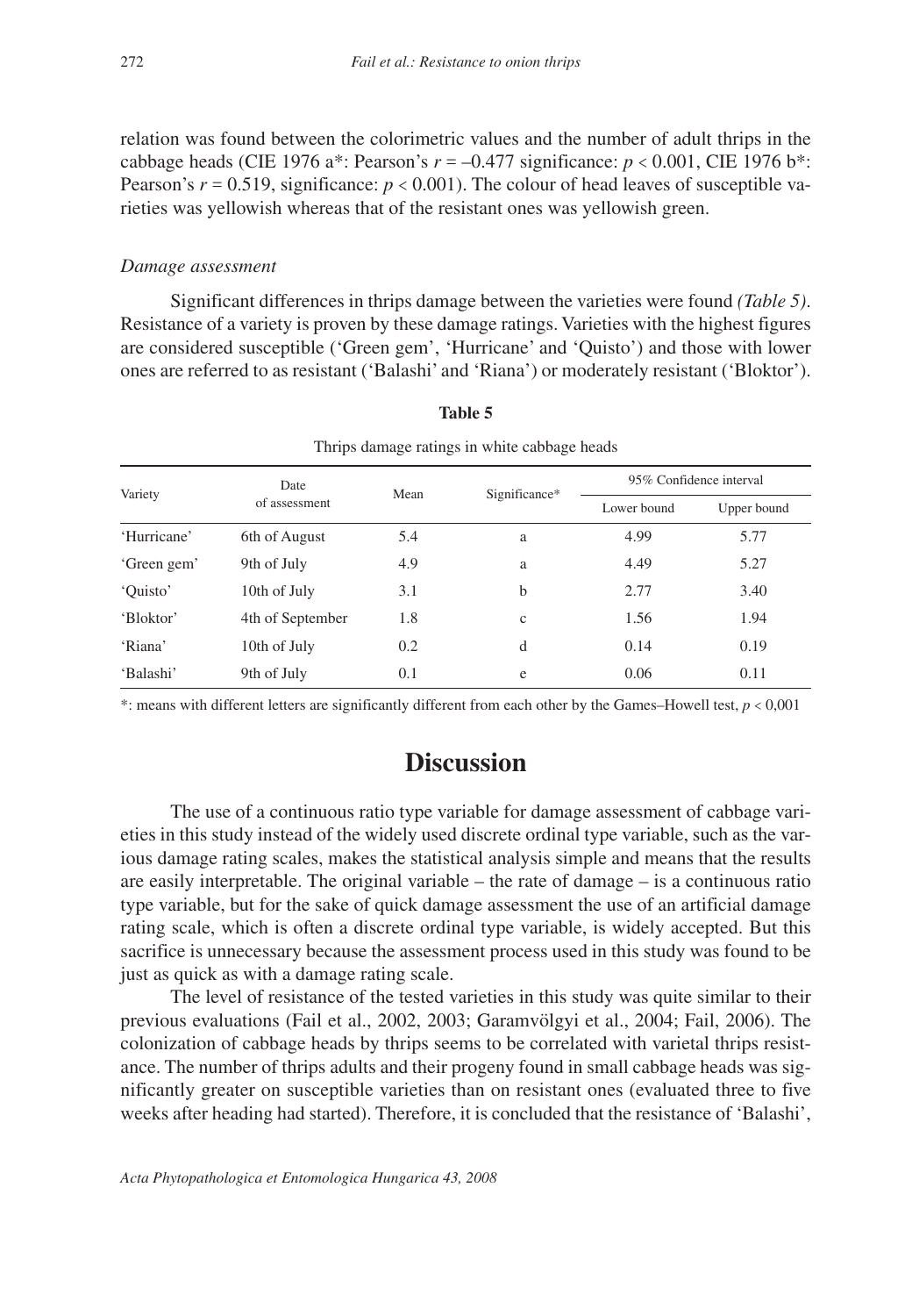

Fig. 1. Reflectance spectra of cabbage outer head leaves

'Bloktor' and 'Riana' varieties to onion thrips is at least partly antixenotic since they are discriminated by the thrips as hosts.

What plant characteristics make the thrips prefer one variety to another? Perhaps some plant characteristics that are perceivable before landing, like scent or light reflectance of the host. Perhaps some plant characteristics that are perceivable only after landing, like physical and chemical parameters of the epidermis or chemical constitution of plant sap. In this study, a moderate correlation was found between the colour of white cabbage head leaves and the number of adult thrips found inside the head. This correlation does not prove a causal relationship between the two variables, but it has been proved that yellow traps are more attractive to onion thrips than green or greenish-yellow ones (Kirk, 1984; Czencz, 1987; Szénási et al., 2001). Therefore we concluded that the yellowish head-leaf colour of susceptible varieties might have been the cause of the observed thrips preference. The intensity of reflectance at wavelengths smaller than 500 nm clearly differentiates the 6 varieties into two groups. The group of resistant varieties has greater reflectance intensity than the group of susceptible ones *(Fig. 1)*. Since Kirk (1984) found that a white trap with UV reflection is a lot less attractive than the same white trap without UV reflectance and this trend continues in the UV part of their reflectance spectra, then the greater reflectance intensity might also contribute to the discrimination of resistant varieties as hosts by thrips.

### **Acknowledgements**

We are grateful to all employees of the Department of Entomology at the Corvinus University of Budapest for their significant contribution to this study. This study was supported by the National Office for Research and Technology from the Research and Technology Innovation Fund.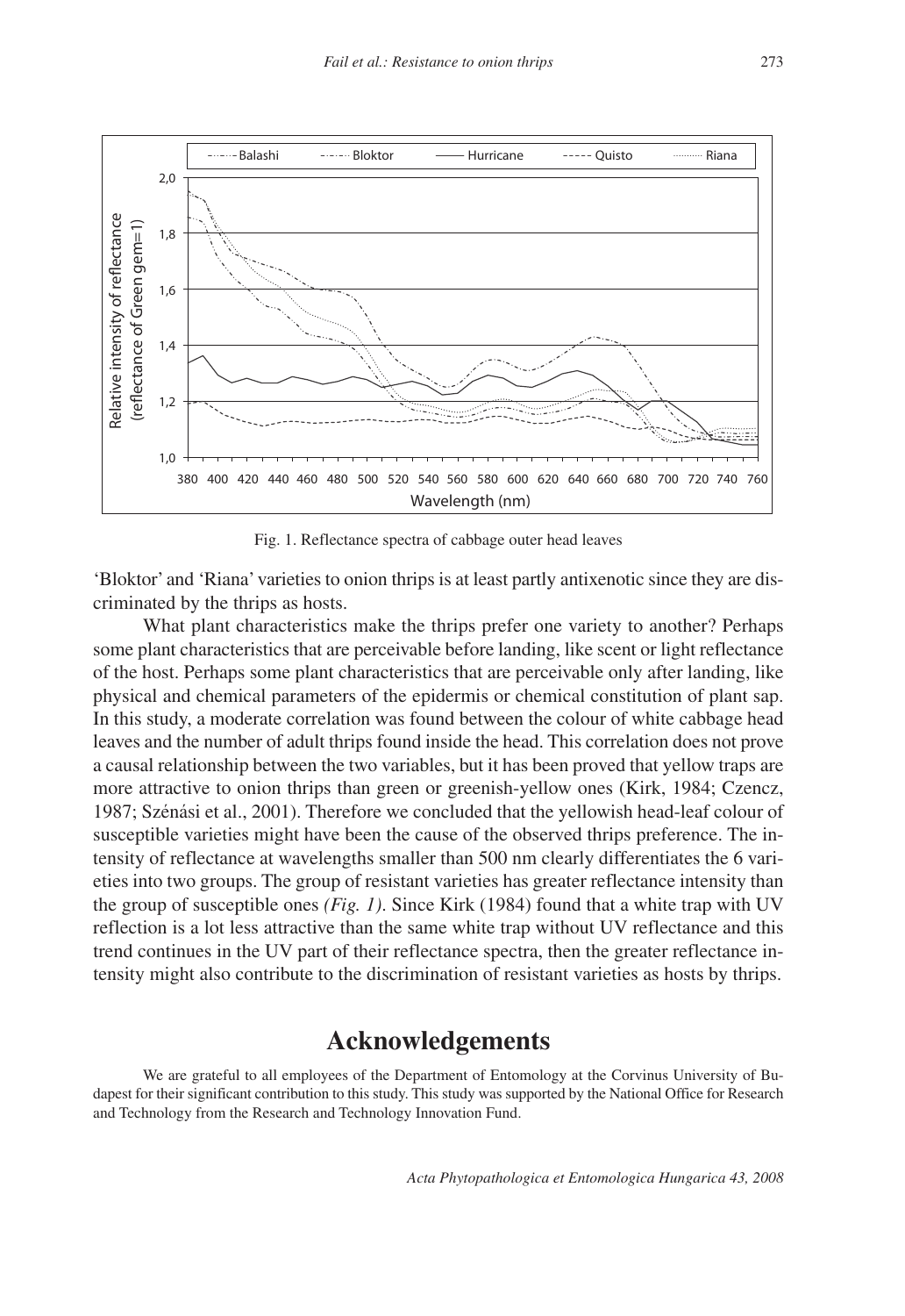# **Literature**

- Andaloro, J. T., Hoy, C. W., Rose, K. B. and Shelton, A. M. (1983): Evaluation of insecticide usage in the New York. Processing-Cabbage Pest Management Program. J. of Economic Entomology 76, 1121–1124.
- Czencz, K. (1987): The role of coloured traps in collecting thrips fauna. In: J. Holman, J. Pelikan, A. F. G. Dixon and L. Weisman (eds): Population Structure, Genetics and Taxonomy of Aphids and Thysanoptera. Proceedings of International Symposia, held at Smolenice, Czechoslovakia, September 9–14, 1985. SPB Academic Publishing, The Hague, pp. 426–435.
- Dalchow, J. and Dern, R. (1983): Schäden an Kohl durch Zwiebelthrips (*Thrips tabaci* Lindeman 1888) und Kohlrübenthrips (*Thrips angusticeps* Uzel 1895) in Hessen. Gesunde Pflanzen 35, 235–237.
- Ellis, P. R., Kazantzidou, E., Kahrer, A., Hildenhargen, R. and Hommes, M. (1994): Preliminary field studies of the resistance of cabbage to *Thripstabaci* in three countries in Europe. Bulletin OILB/SPROP 17, 102–108.
- Fail, J. (2006): Fejeskáposzta-fajták ellenállósága a dohánytripsszel szemben. (Resistance of white cabbage varieties to the onion thrips). Zöldségtermesztés 37, 21–27.
- Fail, J., Pénzes, B., Szani, Sz. and Hudák, K. (2002): Dohánytripsz–ellenálló fejes káposzta fajták. (Onion thrips resistant white cabbage varieties). Növényvédelem 38, 561–570.
- Fail, J., Pénzes, B. and Szani, Sz. (2003): Fejes káposzta-fajták dohánytripsz-ellenállósága. (Resistance of white cabbage varieties against the onion thrips (*Thrips tabaci* LIND.). Kertgazdaság 35, 44–52.
- Garamvölgyi, P., Fail, J. and Pénzes, B. (2004): Pesticide-free protection of white cabbage against *Thrips tabaci* Lindeman. Acta Phytopathol. Entomol. Hung. 39, 187–192.
- Giessmann, H. J. (1988): Zum Schadauftreten von *Thrips tabaci* an Kopfkohl für die Lagerung. Nachrichtenblatt für den Pflanzenschutz in der DDR 42, 109–110.
- Herold, D. and Stengel, B. (1993): Les thrips sur chou à choucroute. Une situation inquiétante en Alsace. PHM Revue Horticole 336, 51–55.
- Hoy, C. W. and Glenister, C. S. (1991): Releasing *Amblyseius* spp. (Acarina: Phytoseiidae) to control *Thripstabaci* (Thysanoptera: Thripidae) on cabbage. Entomophaga 36, 561–573.
- Kahrer, A. (1992): Monitoring the timing of peak flight activity of *Thrips tabaci* in cabbage fields. Bulletin IOBC/SROP 15, 28–35.
- Kahrer, A. (1994): The flight activity of *Thrips tabaci* (Lind.) in relation to cabbage and cereal crops. Bulletin IOBC/SROP 17, 12–16.
- Kirk, W. D. J. (1984): Ecologically selective coloured traps. Ecological Entomology 9, 35–41.
- Kogan, M. and Ortman, E. F. (1978): Antixenosis a new term proposed to define Painter's "nonpreference" modality of resistance. Bulletin of the Entomological Society of America 24, 175–176.
- Kretschmer, M. (1984): Kohlthripse sortenspezifisch. Gemüse 20, 130.
- Kristóf, L.né and Pénzes, B. (1984): Parás szemölcsök fejeskáposztán (Suberized verrucae on cabbage). Kertészet és Szôlészet 33, 9.
- Kristóf, L.né, Pénzes, B. and Szani, Sz. (1988): A dohánytripsz *(Thrips tabaci*) kártétele káposztaféléken. (Damage of *Thripstabaci* LIND. on cole crops). "Lippay János" Tudományos Ülésszak elôadásainak és posztereinek összefoglalói, 1988. november. In: G. Geday (ed.). Kertészeti és Élelmiszeripari Egyetem Kiadványai, Budapest, pp. 193–194.
- Legutowska, H. (1997): Thrips on cabbage crops in Poland. Biuletyn Warzywniczy 47, 55–62.
- Mustafa, T. M. (1986): Spatial distribution of onion thrips and cabbage aphid on and response to some cruciferous crop plants. J. of Plant Diseases and Protection 93, 271–277.
- North, R. C. and Shelton, A. M. (1986a): Ecology of Thysanoptera within cabbage fields. Environmental Entomology 15, 520–526.
- North, R. C. and Shelton, A. M. (1986b): Colonization and intraplant distribution of *Thripstabaci* (Thysanoptera: Thripidae) on cabbage. J. of Economic Entomology 79, 219–223.
- Painter, R. H. (1941): The economic value and biologic significance of insect resistance in plant. J. of Economic Entomology 34, 360–367.

*Acta Phytopathologica et Entomologica Hungarica 43, 2008*